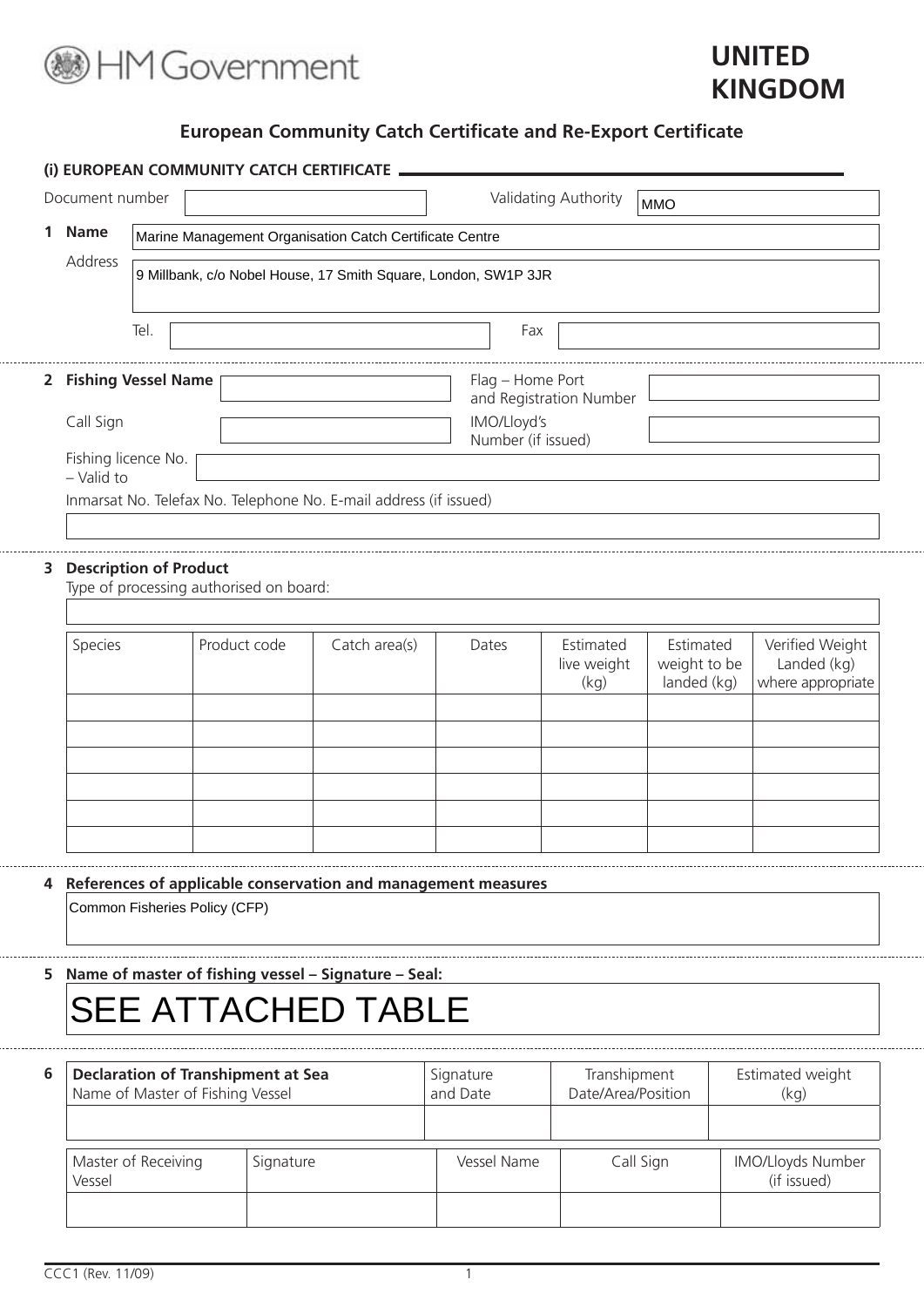## **7 Transhipment authorisation within a Port Area:**

| Name | Authority | Signature | Address | Tel. | Port of Landing Date of | Landing | Seal (Stamp) |
|------|-----------|-----------|---------|------|-------------------------|---------|--------------|
|      |           |           |         |      |                         |         |              |

| 8 | Name and address of Exporter | Signature | Jate | Seal |
|---|------------------------------|-----------|------|------|
|   |                              |           |      |      |

#### **9 Flag State Authority Validation:**

| Name/Title | Signature | Date | Seal (Stamp) |
|------------|-----------|------|--------------|
|            |           |      |              |
|            |           |      |              |

### **10 Transport details:** *See Appendix I*

## **11 Importer Declaration:**

| Name and address of Importer                                                 | Signature  | Date | Seal | Product CN code |
|------------------------------------------------------------------------------|------------|------|------|-----------------|
|                                                                              |            |      |      |                 |
|                                                                              |            |      |      |                 |
| Documents under Articles<br>$14(1)$ , (2) of Regulation (EC)<br>no 1005/2008 | References |      |      |                 |

| 12   Import control: Authority  | Place  | Importation<br>authorised* |      | Importation<br>suspended* |       | Verification requested<br>- date |  |
|---------------------------------|--------|----------------------------|------|---------------------------|-------|----------------------------------|--|
|                                 |        |                            |      |                           |       |                                  |  |
| Customs declaration (if issued) | Number |                            | Date |                           | Place |                                  |  |
|                                 |        |                            |      |                           |       |                                  |  |

Tick as appropriate